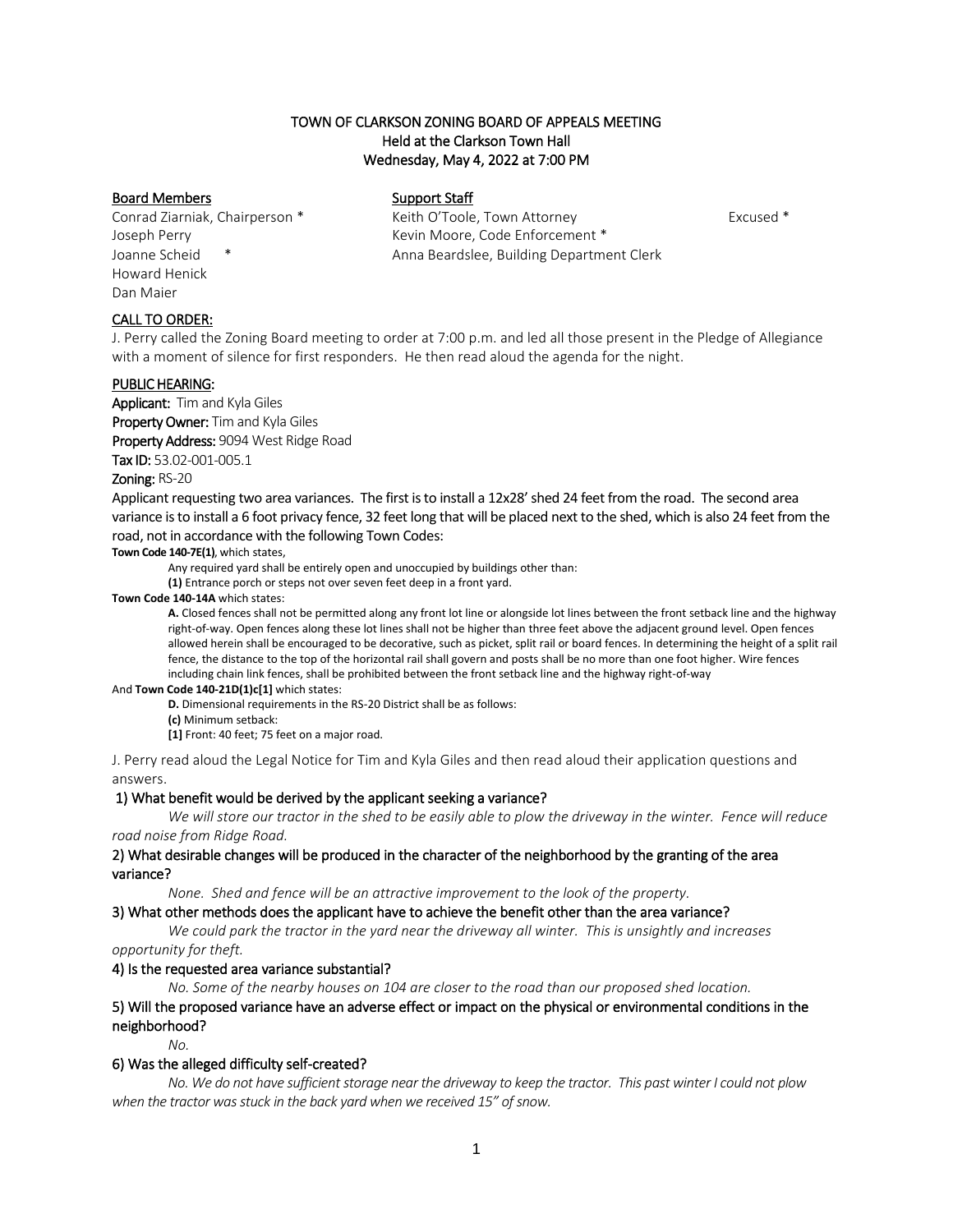J. Perry asked if the applicants had anything else that they would like to add.

Kyla Giles stated that the only thing she would like to add is that the top of the fence would be level to the road.

J. Perry asked if there was anyone from the Public that was present that would like to speak. No one responded.

J. Perry asked A. Beardslee if anyone had called or sent in any correspondence in regards to the Public Hearing. A. Beardslee stated, no.

J. Perry made a motion to close the Public Hearing.

H. Henick seconded.

Unanimously carried.

J. Perry opened up the meeting to the Zoning Board Members.

J. Perry asked about the foundation of the shed.

T. Giles stated that the shed is pre-fabricated and it would be placed on 4 inches of pre-crushed stone and that would be the base and there would be no foundation.

J. Perry asked if there are windows on the shed.

T. Giles stated that there is a double window on the side facing the road, one over the door which will be facing the driveway, there will be a man door on the side facing the house, and there is nothing on the back end of the shed.

J. Perry asked what the height of the shed was.

T. Giles stated that the shed height is 10' 9" at the peak. He further stated that the powerlines are 18'4" high.

J. Perry asked if there would be any driveway modifications needed.

T. Giles stated, no.

J. Perry asked what type of fence they would be using.

T. Giles stated that they have not decided yet, as they would like something to reduce the noise from the road.

K. Giles stated that they are flexible, they want something that will reduce the noise, but want something pretty.

J. Perry asked if there would be any utilities in the shed.

T. Giles stated, no utilities.

J. Perry explained if they granted approval, conditions would be placed that the shed is for, storage only and no lights. He further stated that if there was a change and utilities were needed, they would need to come back in front of the Zoning Board.

T. Giles asked if they would be allowed to put on a solar powered motion light.

J. Perry stated that he was not concerned about that, but just does not want the shed to turn into something else, like to be used for a business.

J. Perry stated that he would also like to add another condition that if granted, there would be no storage outside of the shed.

J. Perry stated that he appreciated that stakes were put out to show the placement of the shed, and that they are required to give the least amount of variance and asked why the applicant is requesting to place the shed and fence 24 feet from the road.

T. Giles stated that it is actually not 24 feet from the road, it is 24 feet from the easement. He further explained that the shed would be placed where the turnaround is on their driveway. He then stated that there is a slope on their property so it limits where the shed can be placed.

J. Perry stated that at the last meeting the Building Inspector stated that if the shed were placed further back on the property it would require a lot of fill to raise up the land and it would increase the cost by 20-30%. He stated that the cost is something that the Board considers when making the decision as well.

H. Henick stated that the in the pictures submitted by the applicants, it showed that a 6 foot fence would be level to the road because the property slopes down. He stated, a condition should be placed that the fence could not be more than 6 feet tall.

D. Maier asked what is in the middle of the proposed shed and house.

T. Giles stated that it is landscaping materials that they have not yet utilized.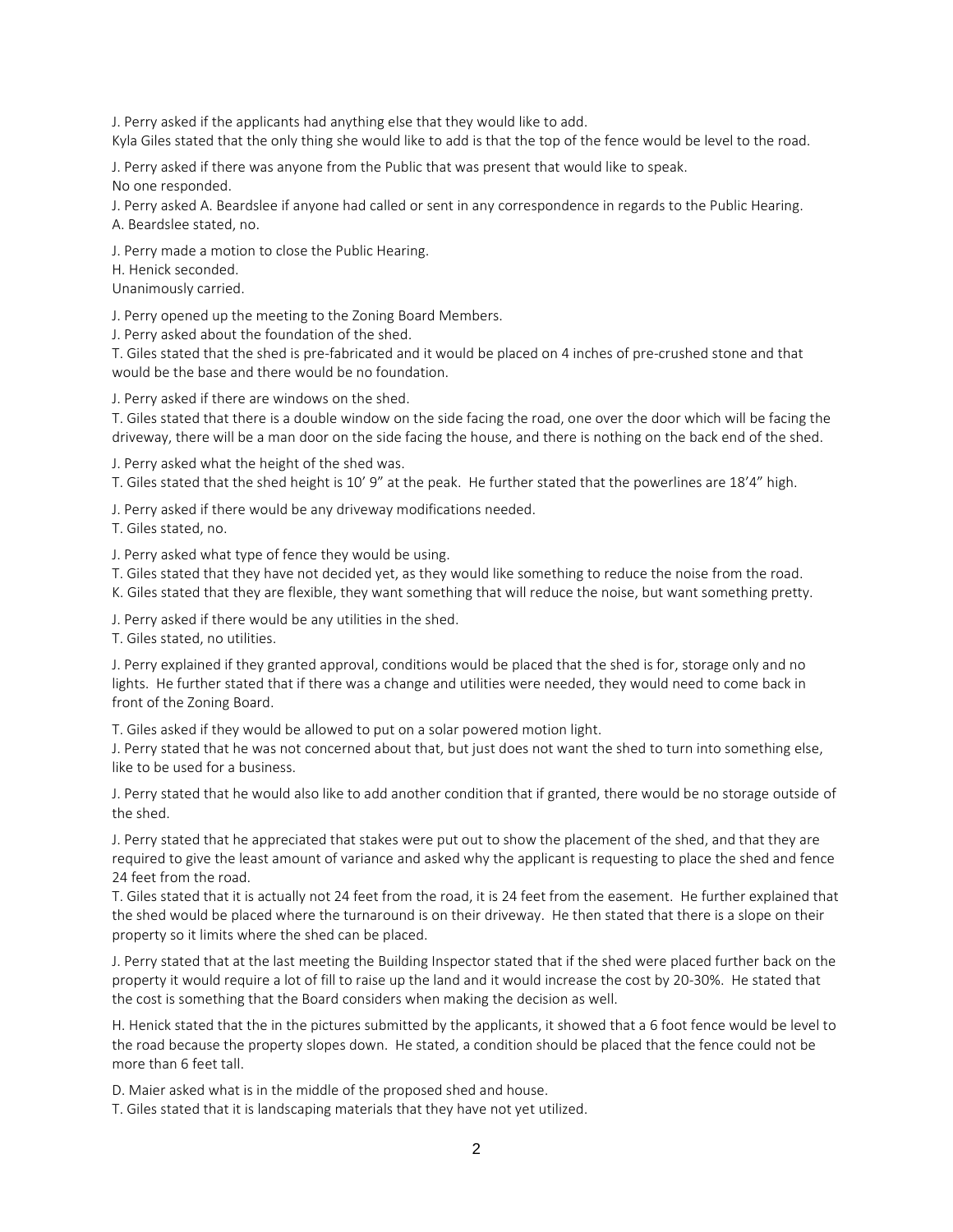J. Perry asked what the shed color would be.

T. Giles stated it would be grey, with white trim, and black shutters. The fence they are looking into is brown. They were hoping to place up a white fence, but the noise reducing fences that they have found only come in brown. D. Maier suggested for them to look into a company called TimberTech.

J. Perry stated that another condition that he would like to add if approved would be that the fence would need to be kept in like new condition, with nothing to be placed in front of the fence besides landscaping.

J. Perry stated that the code allows for an open fence in the front.

K. O'Toole stated that an open fence would not mitigate the noise as they have requested and suggested that landscaping could be part of the condition.

J. Perry asked K. O'Toole for some landscaping options that they could suggest in the condition.

K. O'Toole stated that, specific plants and trees can be requested or another suggestion is to give a minimum spend on landscaping and give receipts to the Building Department.

J. Perry asked the applicants if they would be willing to do a minimum spend of \$300.00 towards the landscaping. T. Giles stated that they would be agreeable to that.

H. Henick made a motion to approve the variance for the shed and fence as proposed in the application with the following conditions:

- The fence be maintained in like new condition.
- No obstructions on south side of the structure.
- Storage only.
- The height of the fence is not to exceed 6 feet.
- A minimum \$300.00 of landscaping will be on the south side to help minimize noise and for aesthetic relief.

## J. Perry seconded.

Unanimously carried.

J. Perry made a motion that this item is a Type II SEQR with a negative declaration. H. Henick seconded. Unanimously carried.

#### **NEW BUSINESS:**

**Applicant:** Jeffrey Green **Property Owner:** Jeffrey Green **Property Address:** 2381 Sweden Walker Road **Tax ID:** 53.02-001-005.1

## **Zoning:** RS-20

Applicant requesting an area variance to install a 12x24' shed within the side setback of his house not in accordance with Town Code 140-7E(1[\) w](https://ecode360.com/8650564#8650564)hich states,

Any required yard shall be entirely open and unoccupied by buildings other than: [\(1\)](https://ecode360.com/8650565#8650565) Entrance porch or steps not over seven feet deep in a front yard.

J. Perry asked for Jeff Green to give a brief summary of his application proposal.

J. Green stated that he would like to put up a 12x24' shed on the side of his house, which would be located in a turnaround area off of his driveway. J. Green further stated that he had put down crushed stone about a year ago for a pad to place the shed on top of. He explained that he put an application into the Building Department for the shed, but was denied because the town code does not allow it. He stated that he is unable to place the shed on his back property area because there is a natural swale that runs through his property and if he places the shed back there, it will be wet for half of the year.

J. Perry read aloud the application questions and answers that Jeff Green submitted:

## 1) What benefit would be derived by the applicant seeking a variance?

*Mower storage, work shop, tools and storage*

2) What desirable changes will be produced in the character of the neighborhood by the granting of the area variance?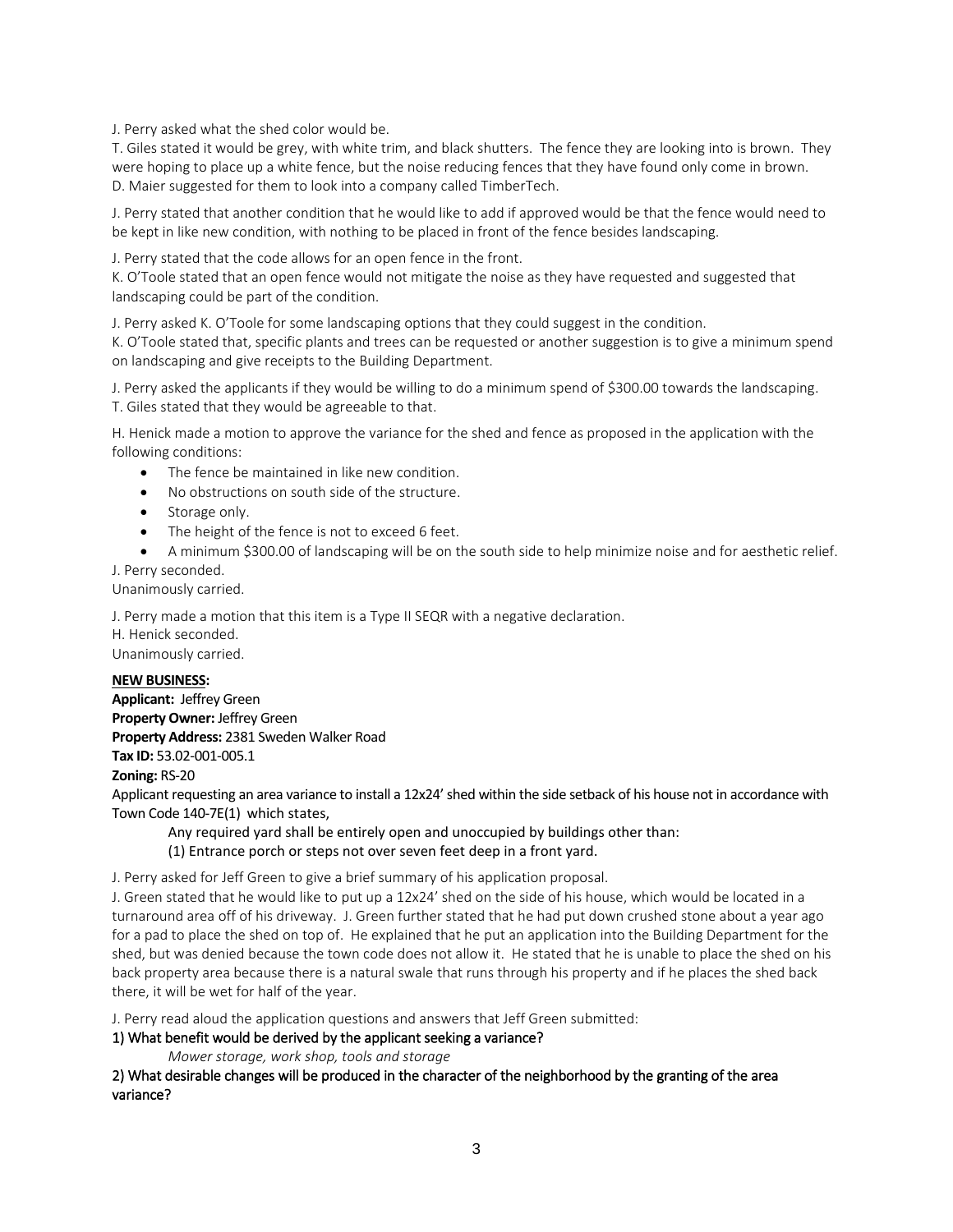*Location of said mini barn-shed on side of property instead of behind house.*

#### 3) What other methods does the applicant have to achieve the benefit other than the area variance?

*Rear of property is natural swale transporting water off property. An obstruction (building) would disrupt natural water flow.*

#### 4) Is the requested area variance substantial?

*No, will set to north of driveway under a tree canopy and look natural.*

## 5) Will the proposed variance have an adverse effect or impact on the physical or environmental conditions in the neighborhood?

*No, will not have impact and will preserve natural water flow off property.*

#### 6) Was the alleged difficulty self-created?

*No, as written the unit would be in back yard near pool and well. This area is wet until July every year. Water flows downhill on property.*

- J. Perry asked J. Green if it would be okay if the Board Members were able to go out to his property to do a site check. J. Green stated that would be fine.
- 
- J. Perry asked how big the pad is for the shed.
- J. Green stated it is about 26x16 feet.

J. Perry asked if it were for storage.

J. Green stated, yes.

J. Green asked if he was able to put electric in the shed.

J. Perry stated that he would be able to as long as it was reasonable.

J. Green stated that he bought trees a few years back to help shade and create a barrier in front of the shed.

- J. Perry asked the type of construction of the shed.
- J. Green stated that it was a kit and is pre-cut.
- H. Henick asked for clarification on the variance that was needed.
- D. Maier stated that the proposed shed would be in his side yard and it is not allowed in the Town Code.

D. Maier asked if there is a pitch in the land.

- J. Green stated, yes.
- J. Perry stated that he included a map that showed elevations of his property.

H. Henick asked if the shed would be painted.

- J. Green stated that he would be painting it and putting shingles on it, so it would match his house.
- J. Perry asked why he could not put the shed straight forward off of his driveway in the back property.
- J. Green stated because the property slopes down.

J. Perry asked if Board members felt that stakes would need to be placed, since the stone pad would show the location of where the shed would be.

The Board members agreed that the stone pad would be enough to see where the shed would be located.

J. Perry asked J. Green if he would like for the Board Members to call or text before going out to the do the site check.

J. Green stated, that would be fine.

J. Perry stated that they would place this item on for a Public Hearing on May  $18^{\text{th}}$ .

#### DISCUSSION:

J. Perry stated that a few years back some procedures had been written up that explained how to lead a meeting in the chance someone needs to cover for the Chairman. He asked if A. Beardslee could find the documents and send out to the Board Members to have as a reference tool.

A. Beardslee stated, yes.

H. Henick stated that in C. Ziarniak's absence J. Perry did a great job in leading the Zoning Board Meeting and it went well.

## MINUTES:

J. Perry made a motion to approve the minutes as corrected from April 20, 2022.

D. Maier seconded.